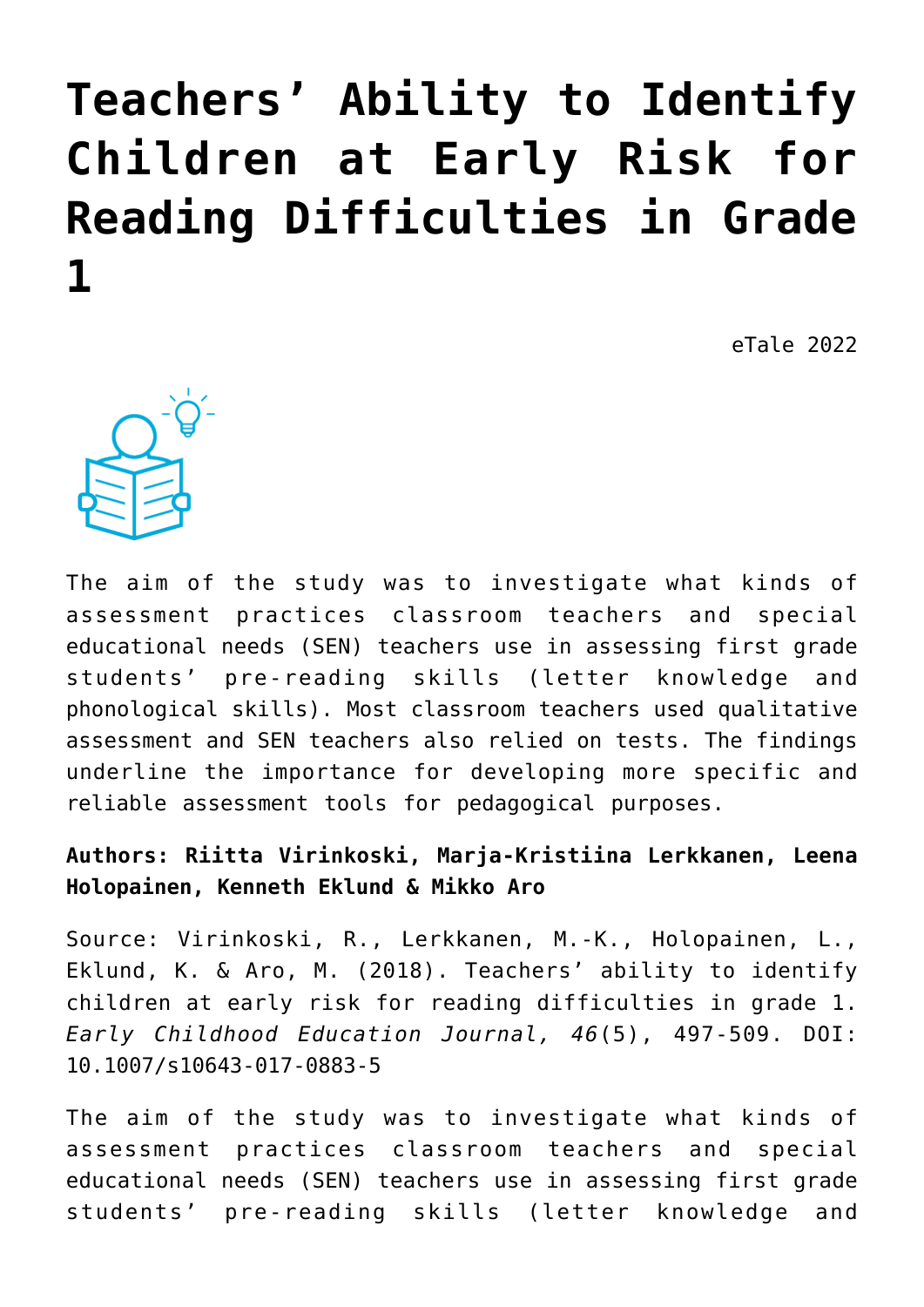phonological skills). The data from two Finnish longitudinal studies were used: JLD sample (class teachers, n = 91; SEN teachers, n = 51; 200 students) and First Steps sample (class teachers,  $n = 136$ , SEN teachers,  $n = 34$ ; 598 students). Most classroom teachers used qualitative assessment, and SEN teachers also relied on tests. Although teacher ratings correlated with the test scores, some children in need of extra support for their early reading development according to test scores remained unidentified. The findings underline the importance for developing more specific and reliable assessment tools for pedagogical purposes.

- Teachers play a key role in identifying the need for early support in reading skill development because they generally observe the first signs of reading difficulties (RD).
- The main purpose of teachers' evaluations of students should be to produce accurate knowledge of the students' skills in order to plan tailored instruction and support when necessary.
- Particularly, children with poor pre-reading skills who are potentially at risk for reading difficulties (RD) should be identified as early as possible.
- Prior studies have shown that screening batteries and standardized achievement tests predict those at risk for reading failure better than teachers' evaluations based on, for example, rating scales, whereas teachers' evaluations have tended to produce high false-negative rates.

#### **Assessment of pre-reading skills by teachers**

- To ensure accurate identification, the screening batteries should cover several skill areas related to developing reading skills, such as phonological skills, orthographic and letter knowledge, word reading ability, vocabulary, and syntactic ability.
- However, the accuracy of screening measures differs with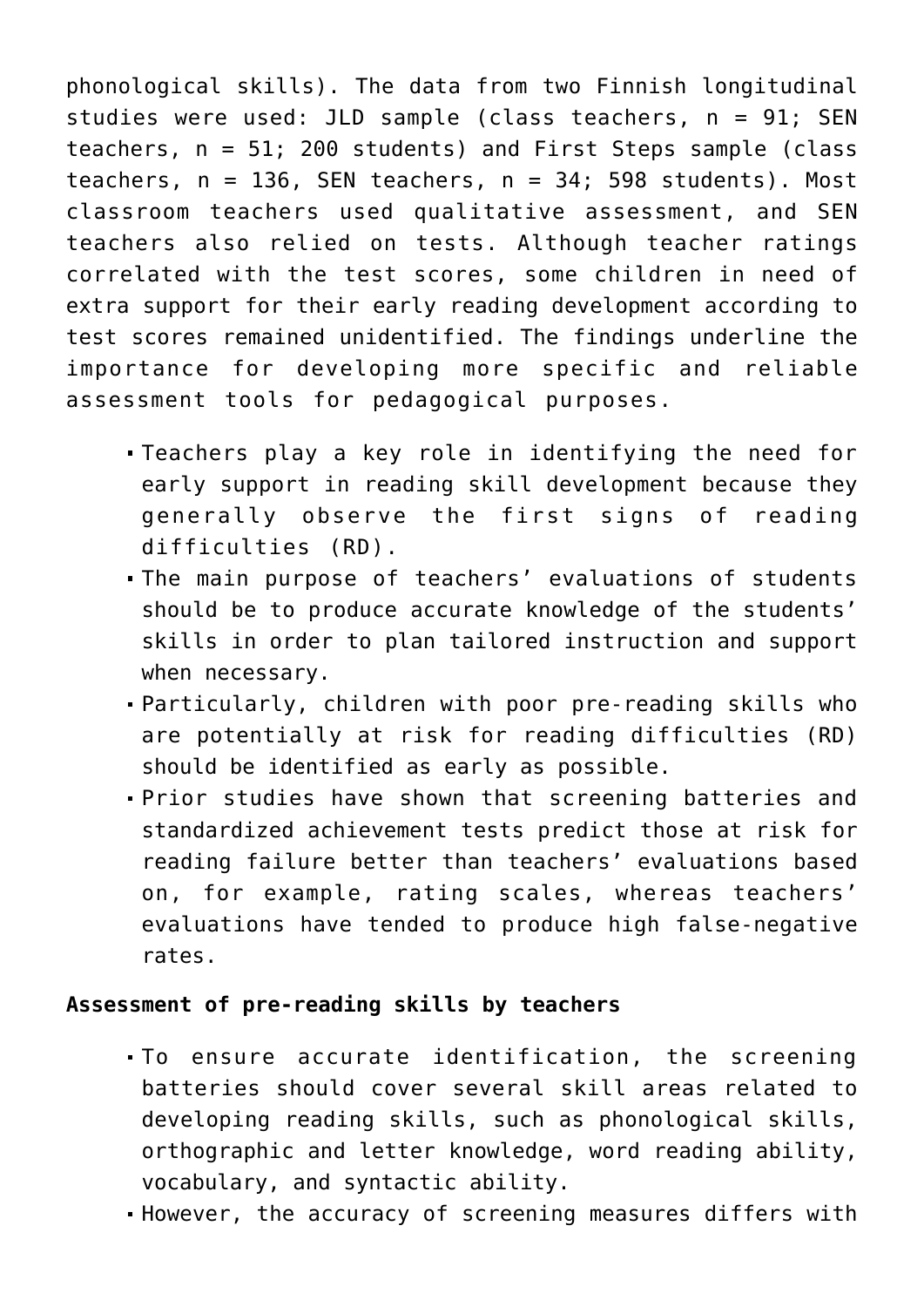respect to sensitivity and specificity.

- Sensitivity refers to the degree of true positives, meaning how accurately the measure identifies students at high risk for RD.
- Specificity refers to the degree of true negatives, or how accurately the measure identifies students at low risk for RD.
- Teachers' assessment practices can be divided into three categories: tests comprising screening or individual test batteries (performance-based assessment), curriculum-based measures (CBM), and qualitative assessments such as observations in the classroom.
- CBM may be used to monitor students' progression in an entire school or classroom, to track an individual's progress toward end-of-year benchmarks or individualised education program goals.
- Teachers' decisions seem to be sometimes based on situational or other irrelevant factors (e.g. gender, behaviour) instead of solely performance assessments.

# **Correspondence between teacher ratings and test scores**

- In most studies, the correlations between teacher ratings and test scores have varied between 0.40 and 0.70.
- Teachers may, however, systematically over- or underestimate student performance.
- Flynn and Rahbar (1998) developed a theory-based screening instrument for teachers to assess reading competency, and their results suggest that teachers' predictions of children at risk for RD can be improved by using rating instruments that include researchvalidated antecedents of reading with behavioural descriptions of low and high achievement.
- The best predictors of a pre-schoolers' or kindergarteners' later reading achievement when the child has a familial history of dyslexia have proven to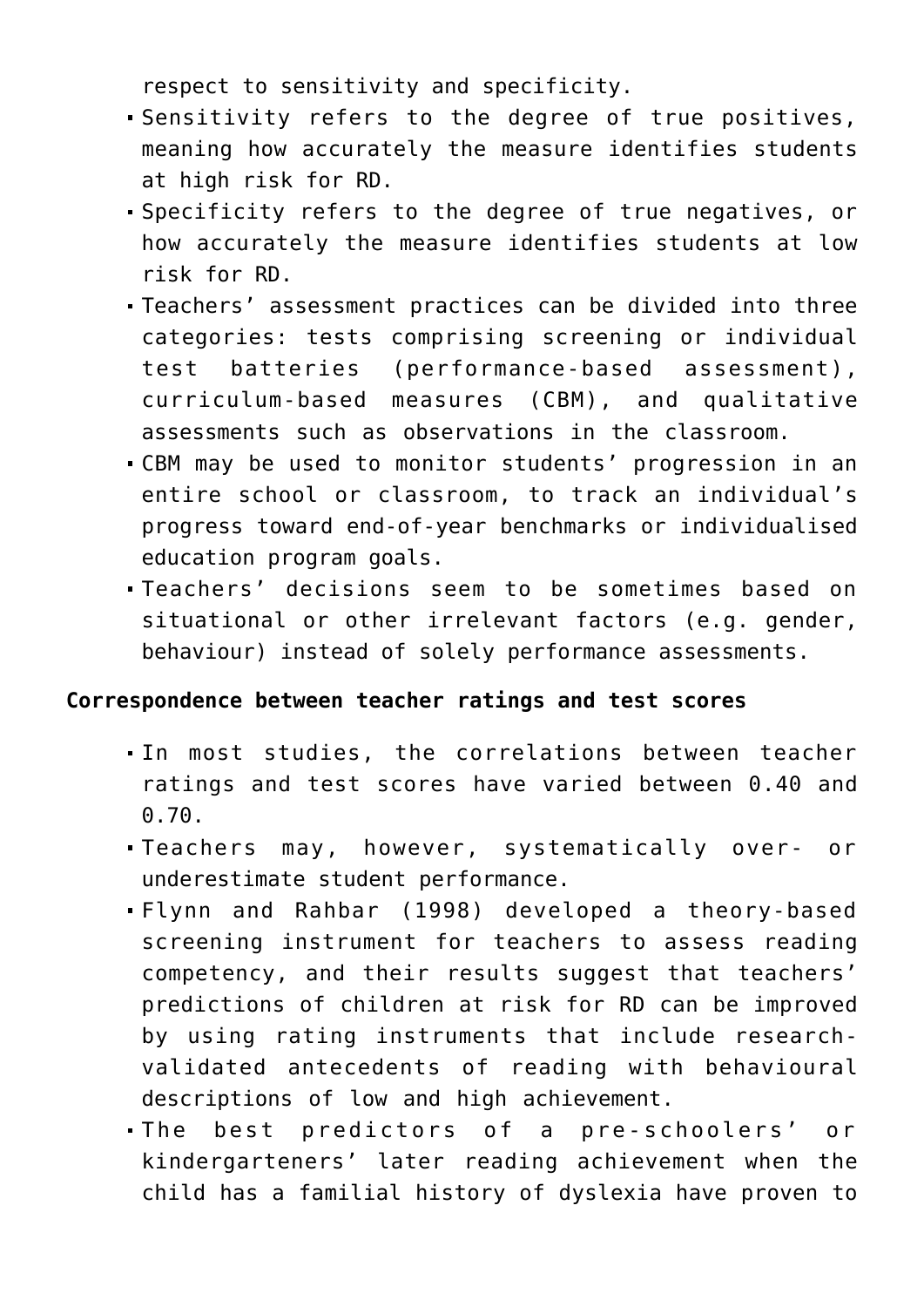be measures that require processing printed material together with oral language proficiency measures and performance-IQ measures.

Compared to teacher ratings, standardized tests more accurately identify students who are potentially at risk for RD in future.

#### **Learning to read in Finnish**

- Finnish children attend kindergarten at age six, and reading instruction begins at age seven when they enter first grade.
- Upon entering school, letter knowledge seems to be one of the best predictors of reading and spelling accuracy in the Finnish language.
- The Finnish orthography is almost purely phonemic: the grapheme-phoneme correspondences are regular and symmetrical at the level of the single letter, and early reading instruction in Finnish almost uniformly rests upon synthetic phonics.
- Finnish students who struggle with reading do not typically have problems with reading accuracy but do experience persistent problems with reading fluency.
- In the case of RD, the forms of support are remedial teaching during or after school by the class teacher, part-time special education given by the SEN teacher individually or in small groups during school days, or co-teaching by the class teacher and the SEN teacher during normal literacy lessons.



### **The study**

The aim of the study was to investigate teachers' evaluation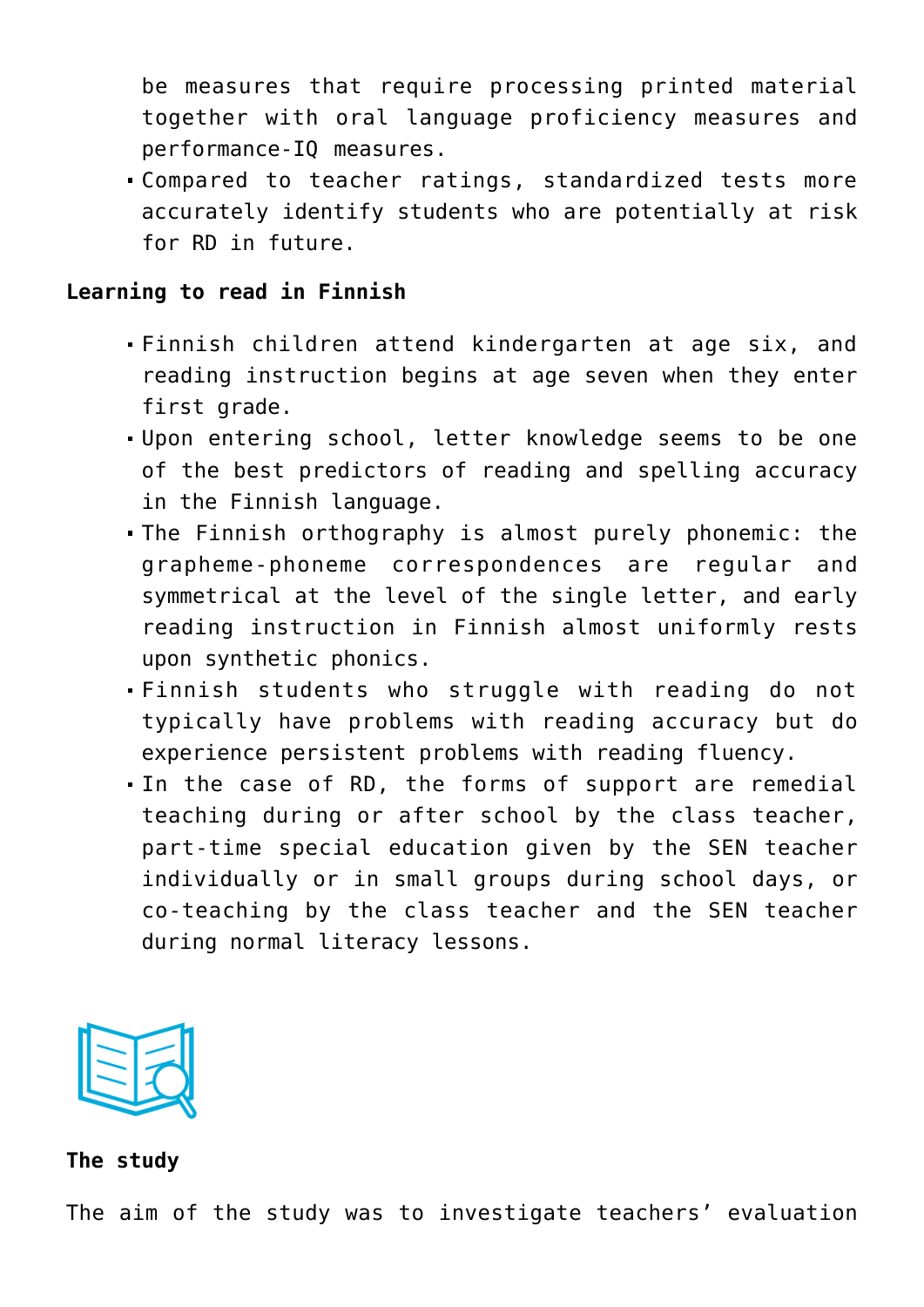practices, and the sensitivity and specificity of their assessments or pre-reading skills, especially of children with the lowest achievement, and how the teacher ratings corresponded to the reading test scores at the beginning of the first grade.

Research questions:

- 1. Which assessment practices do class teachers and SEN teachers use to assess pre-reading skill (e.g. letter knowledge, phonological skills) at the beginning of grade 1?
- 2. Are teacher ratings associated with test scores in prereading skills?
- 3. How accurately do the teachers identify students' prereading difficulties to test scores, and what are the sensitivity and specificity rates of their assessments?

**The data** for this study were drawn from two Finnish longitudinal studies: the Jyväskylä Longitudinal Study of Dyslexia (JLD) and the First Steps study. The JLD data comprised 91 class teachers, 51 SEN teachers and 200 firstgrade students. The First Steps data comprised 136 regular classroom teachers, 34 SEN teachers and 598 children.



#### **Findings**

- In the JLD sample, most SEN teachers reported that they used only one type of assessment, with qualitative or CBM being the most common.
- If the SEN teachers used two types of assessment practices, they were usually tests combined with qualitative assessments.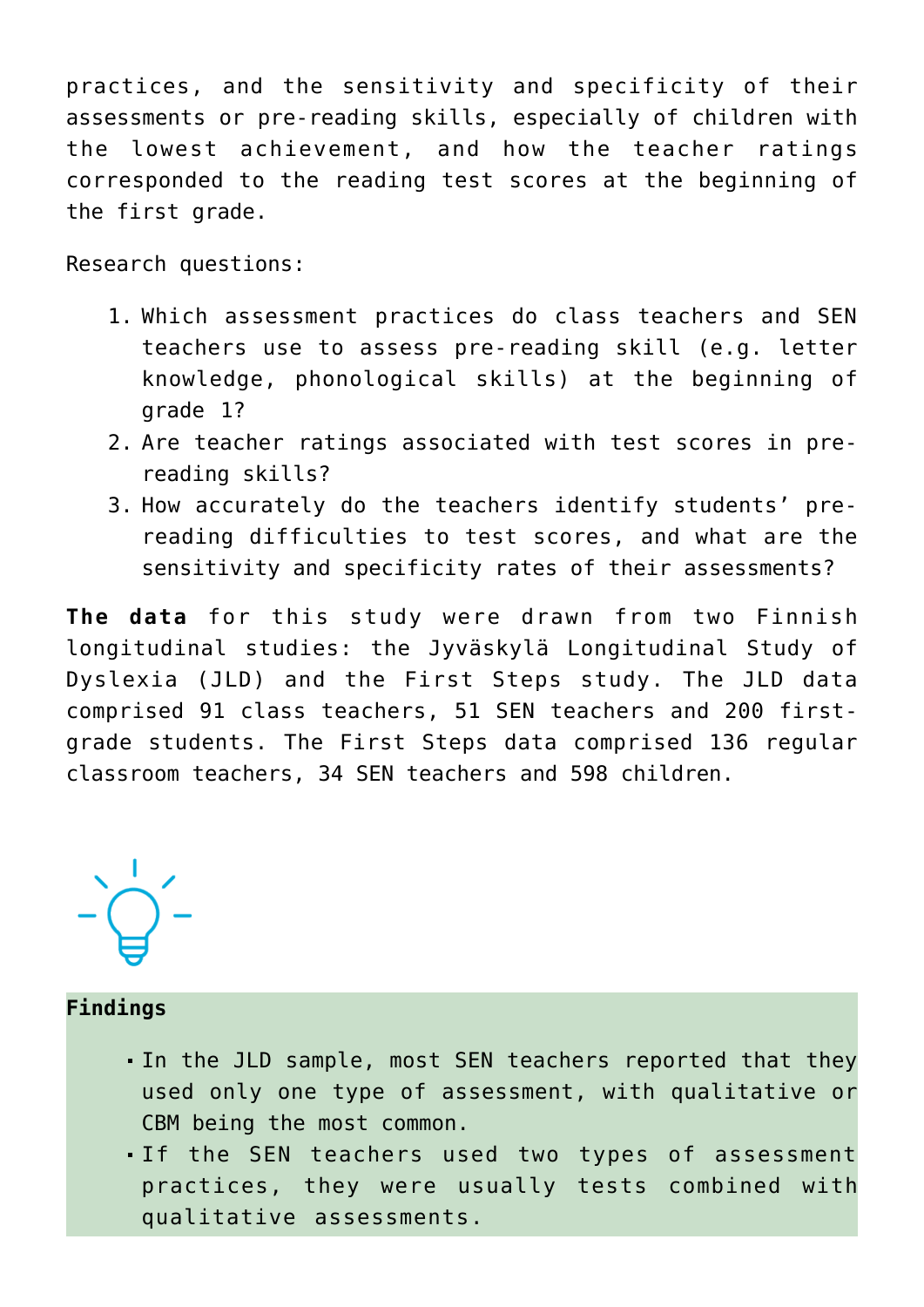- Altogether, tests were used by 47% of the SEN teachers.
- In the First Steps sample, class teachers used more often and SEN teachers less often than expected only one assessment practice.
- Most class teachers used qualitative assessment as their only practice.
- When the class teachers assessed students using two types of practices, they were usually either CBM or tests combined with qualitative assessment.
- More than half of the SEN teachers relied on two types of assessment practices, most commonly tests combined with CBM.
- Nearly 90% of the SEN teachers used tests in their assessment.
- Associations between teachers' ratings and the reading test scores were moderate in both samples.
- In the JLD sample, the sensitivity of class teacher ratings in letter knowledge was 31% and specificity was 90%, meaning that 69% of the at-risk students remained unidentified, and 10% of the students with no difficulties were falsely identified as at-risk.
- In phoneme identification, the sensitivity rate was 17%, and the specificity rate was 93%.
- In phoneme blending, the sensitivity rate was 46%, and the specificity rate was 70%.
- The results indicate that it was highly challenging for the class teachers to identify the difficulties.
- The SEN teachers' ratings of students' letter knowledge were associated with students' categorical letter knowledge test scores.
- The sensitivity of SEN teacher rating in letter knowledge was 55%, and specificity rate was 83%.
- In phoneme identification, the sensitivity rate was 43%, and the specificity rate was 84%.
- In phoneme blending, the sensitivity rate was 72%, and the specificity rate was 54%.
- These results show that it was also challenging for the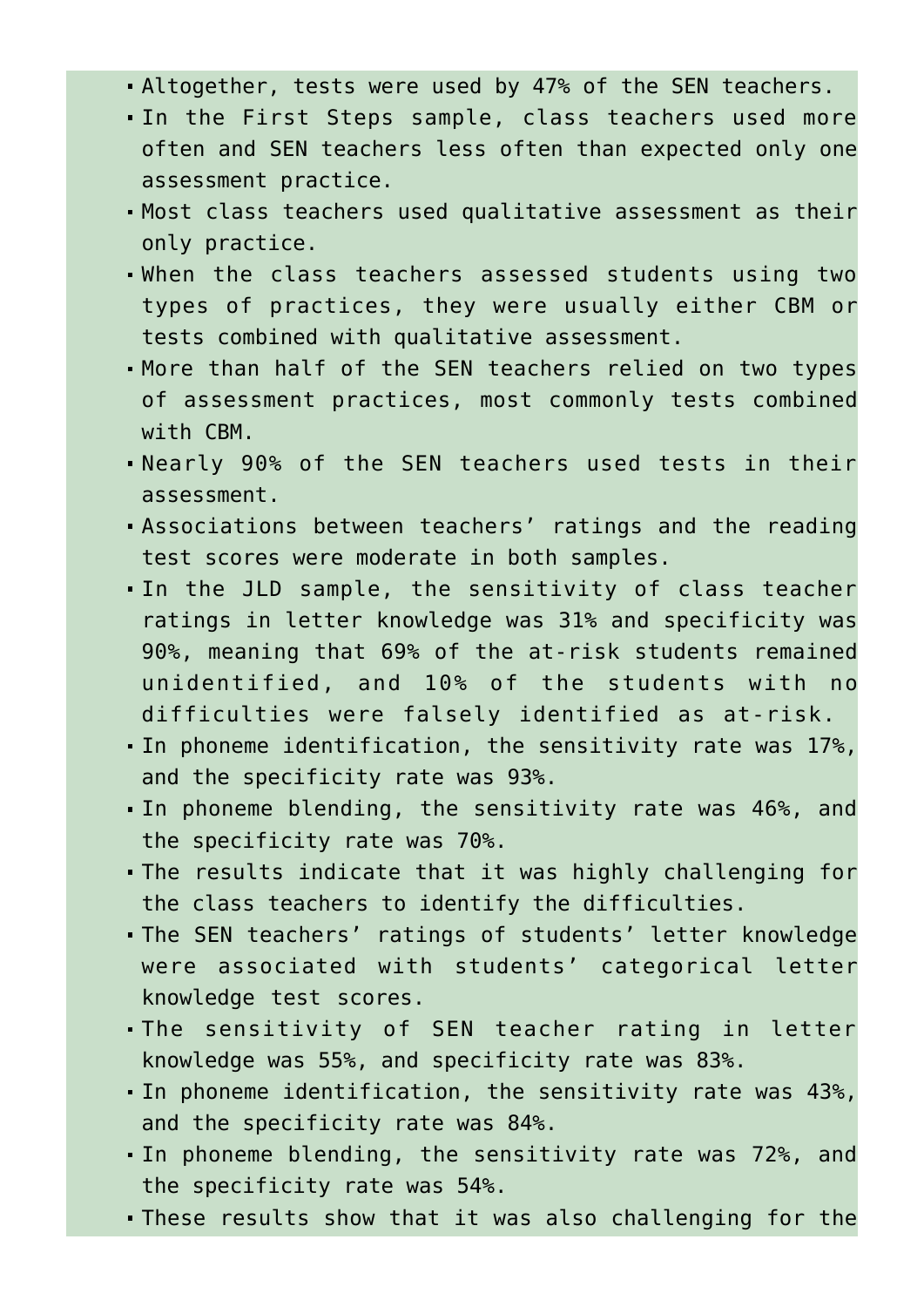SEN teachers to identify at-risk students who had difficulties with phonological skills.

- Regarding the First Steps sample, the results first showed that the sensitivity of the SEN teacher ratings for letter knowledge was 100%, and the specificity rate was 23%.
- The sensitivity of teacher ratings for phoneme blending was 100%, whereas specificity was only 9%.



## **Conclusions**

- The results first showed that the class teachers mostly used one single assessment practice, whereas the SEN teachers often used a combination of several assessment practices.
- Second, it turned out the correlations between teacher ratings and test scores were mostly weak or moderate.
- For the JLD sample, there were differences between the accuracy of the class teachers' and the SEN teachers' ratings, and in the First Steps sample, the specificity rate was particularly low.
- Because most class teachers used only qualitative assessment, the collaboration between class teachers and SEN teachers on assessment issues is desirable, if not necessary.
- Early identification and intervention in specific deficit areas can improve students' reading skill levels immediately as well as prevent later difficulties.
- The findings suggest that more attention should be paid to teacher training as well as developing reliable